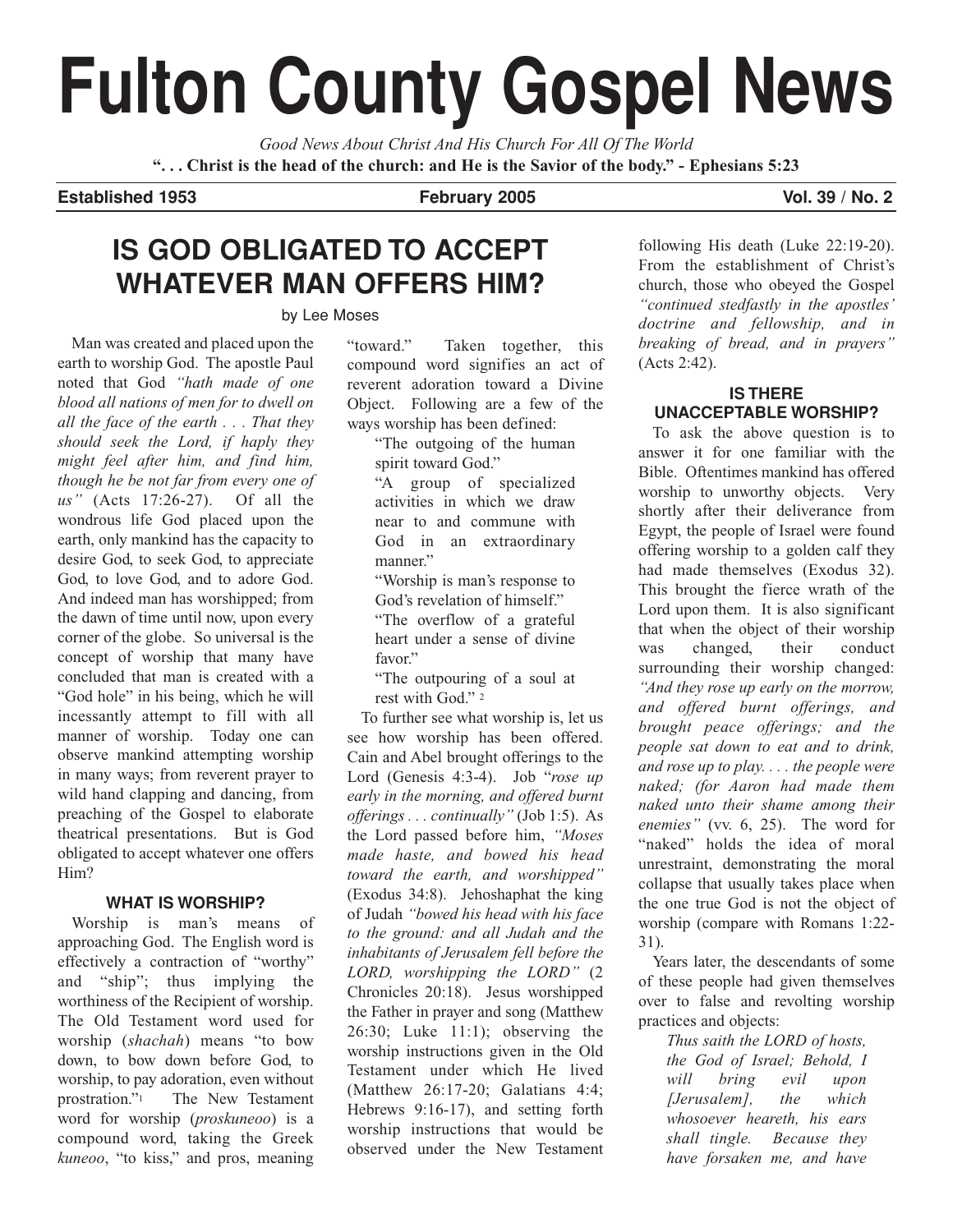#### **FULTON COUNTY GOSPEL NEWS** USPS Publication #211780

. . . is a Periodical publication issued monthly by the Church of Christ at Third and Bethel (P.O. Box 251), Mammoth Spring, AR 72554-0251. **POSTMASTER: Please mail all changes of address to the above address.**

**FCGN** is mailed free of charge to any who care to receive it. We will be happy to add any names to the regular mailing list. If you send in a name we must have a complete address, including number and street name, or R.R. or HCR number, plus box number, or a P.O. Box number and the **NINE DIGIT ZIP CODE**. This paper is supported by voluntary contributions for which we are grateful. Financial information will be furnished upon request. **Mail all address corrections or manuscripts to:**

#### **FULTON COUNTY GOSPEL NEWS** P.O. Box 251 Mammoth Spring, AR 72554

| Lee Moses $\dots \dots \dots \dots \dots$ . EDITOR          |
|-------------------------------------------------------------|
|                                                             |
| E-Mail $\ldots \ldots \ldots \ldots$ cocfcgn@centurytel.net |

#### *continued from page 1*

*estranged this place, and have burned incense in it unto other gods . . . They have built also the high places of Baal, to burn their sons with fire for burnt offerings unto Baal, which I commanded not, nor spake it, neither came it into my mind (Jeremiah 19:3-5).*

But even worship intended toward the correct Object can be unacceptable. In the first recorded acts of worship, Abel's offering was accepted, but Cain's was rejected (Genesis 4:3-5). Shortly after their sanctification as priests, Aaron's two eldest sons, Nadab and Abihu, attempted to offer *"strange fire before the LORD, which he commanded them not"* – for which they were immediately incinerated by searing flames from the Lord (Leviticus 10:1-2). When King Uzziah sought to burn incense before the Lord, a task reserved for the priests, he was instantly smitten with leprosy (2 Chronicles 26:18-19). The Lord pointedly asked the people of Israel regarding their animal sacrifices, *"Ye brought that which was torn, and the lame, and the sick; thus ye brought an*

*offering: should I accept this of your hand?"* (Malachi 1:13). Jesus said of the scribes and Pharisees, the spiritual leaders of Israel, *"But in vain they do worship me, teaching for doctrines the commandments of men"* (Matthew 15:9). Ananias and Sapphira attempted to lie to God in what they offered, for which they were both struck dead (Acts  $5:1-10$ ).

It is undeniable that there has been unacceptable worship in the past, whether in object or in action. There is no reason to think that there is not unacceptable worship yet today. Considering how God views such worship, one should proceed with the utmost caution to ensure that his worship does not fall into this category.

#### **WHO SETS THE TERMS OF WORSHIP?**

God created man a worshipful being, and He also created man an intelligent being. But does this mean that man innately has the ability to determine what should be offered to God?

Throughout the pages of holy writ, a recurrent theme is that self-directed man is also misdirected man. At the conclusion of the book of Judges, a book depicting Israel's repeated failure, comes the summary, *"In those days there was no king in Israel: every man did that which was right in his own eyes"* (21:25). It is not stated that they knew what was right, and chose wrong instead. They merely had individual **human** standards of right and wrong, which proved to be no standards at all. Solomon wrote, *"There is a way which seemeth right unto a man, but the end thereof are the ways of death"* (Proverbs 14:12). Jeremiah recognized, *"O LORD, I know that the way of man is not in himself: it is not in man that walketh to direct his steps"* (Jeremiah 10:23). The apostle Paul wrote, *"For I know that in me (that is, in my flesh,) dwelleth no good thing: for to will is present with me; but how to perform that which is good I find not"* (Romans 7:18).

These passages make clear that man needs Divine direction to "direct his

steps"; "to perform that which is good." Would not this especially be true of worship, as it is man's means of approaching God? Would not this especially be true of worship, considering man's long track record of unacceptable worship?

Consider the first recorded acts of worship: Why was Abel's offering accepted, but Cain's was not? *"By faith Abel offered unto God a more excellent sacrifice than Cain"* (Hebrews 11:4, emphasis added). Since *"faith cometh by hearing, and hearing by the word of God"* (Romans 10:17), Abel clearly offered as God had instructed while Abel did not.

What was the problem with Nadab and Abihu's worship? They *"offered strange fire before the LORD, which he commanded them not ('which he had not commanded them,' American Standard Version)"* (Leviticus 10:1). It was not that Nadab and Abihu were given the prerogative of choosing how they would worship God, and made a wrong choice. It was not even that God had specifically forbidden them from offering the fire that they did. It was that they offered "strange," or unauthorized, fire that God had not told them to offer. God sets the terms of worship. Worship is for God, it is to please God; and no man or woman can conceive in his mind what pleases God unless God reveals it in His word: *"For what man knoweth the things of a man, save the spirit of man which is in him? even so the things of God knoweth no man, but the Spirit of God"* (1 Corinthians 2:11).

While created intelligent, able to discern that he **needs** to worship, man needs God's revelation to know **how** to worship. And thankfully God has given His revelation for today, the New Testament, that man can understand how to worship God acceptably (2 Peter 1:3; Ephesians 5:17).

#### **CONCLUSION**

If most people were to be asked the question, "Is God obligated to accept whatever man offers him?", the answer would certainly be no. Most people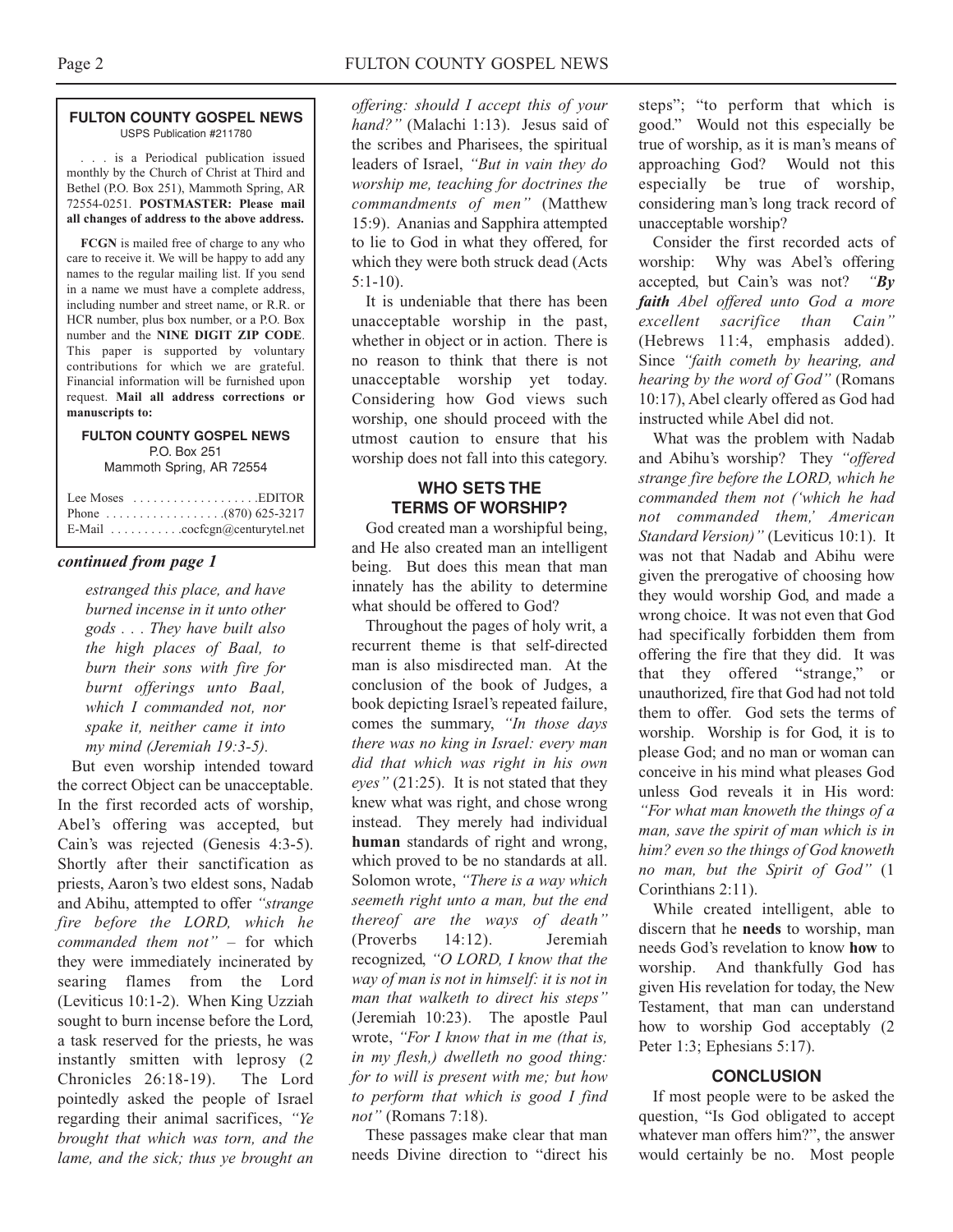would acknowledge that God holds the prerogative of setting the terms of worship. Most people recognize that there is unacceptable worship, though they have varying definitions of what constitutes unacceptable worship.

But yet if the same people would consider their own worship practices in light of these plain facts, they might be shocked. Where in the New Testament does God say that rock and roll bands constitute acceptable worship? Where does He say that theatrical presentations constitute acceptable worship? Where does He say that a piano constitutes acceptable worship? Where does He say that partaking of the Lord's Supper on a day of one's own choosing constitutes acceptable worship? Where does He say that a divided assembly constitutes acceptable worship? Do not such practices put one in the class of Cain rather than of Abel? Do they not put one in the class of Nadab and Abihu rather than of Moses?

Is God obligated to accept whatever man offers him? Jesus Christ said, *"God is a Spirit: and they that worship him must worship him in spirit and in truth"* (John 4:24). Let us be thankful that we **can know** the truth (8:31-32), and that we can know that we are worshipping God acceptably.

> *And having an high priest over the house of God; Let us draw near with a true heart in full assurance of faith, having our hearts sprinkled from an evil conscience, and our bodies washed with pure water (Hebrews 10:21-22).*

1 William Wilson, **Wilson's Old Testament Word Studies** (Peabody, MA: Hendrickson Publishers, n.d), p. 490.

2 Quoted by E.C. Meadows, "The Nature of Worship," in **The Church Today: Current Issues, Problems, and Challenges**, ed. William Woodson (Henderson, TN: Freed-Hardeman College, 1975), pp. 133-134.

# **Nellie J. Hunt Crews 1909–2005** *-A Tribute-*

Romans 12:7 says to *"give honor to whom honor is due.*" Sister Nellie Crews is certainly one to whom we at the **Fulton County Gospel News** believe honor is due.

Sister Crews was born in Mammoth Spring, AR March 26, 1909. She later moved to St. Louis, MO, where she spent most of her adult life. In 1998 she moved to Mobile, AL to be near her only child, a son, Hurley Crews. Sr. Brother Hurley Crews was as devoted in caring for his mother as any child could possibly be. Sister Nellie died January 3, 2005 in Mobile at the age of 95 years.

Throughout her years Nellie was a faithful Christian in word and deed. She worked (after her retirement) until she was 89 for St. Louis County's Older Resident Program (CORP) as a coordinator for their volunteer program. More than that, sister Crews was a generous and caring giver of her time, talent and money to benevolent and mission programs of the Lord's church, as well as her own personal selfless and liberal acts of charity and kindness directly to others. For many, many years sister Nellie sent \$100.00 a month to help preach the gospel through the pages of the **Fulton County Gospel News.** She has been our most liberal individual contributor over the years. Nellie believed the gospel should continue to be preached

to all the world and believed that she was helping in that effort by her financial aid to **FCGN**. Indeed, she was. We shall miss her personal love and prayers for our work, as well as her generosity. The world is diminished by her passing, and heaven is blessed by her presence. Nellie enriched the lives of all with whom she came in contact. We need more Christians to demonstrate the faithfulness and sacrifices of Nellie Crews. I am confident that sister Nellie would want us to remember the words of the apostle Paul, when he wrote: *"Therefore, my beloved brethren, be ye stedfast, unmoveable, always abounding in the work of the Lord, forasmuch as ye know that your labour is not in vain in the Lord"* (1 Corinthians 15:58). She now knows firsthand the reality of this promise of the great apostle. She truly is one who lived an example worthy of our imitation. May God bless and comfort her son Hurley and his family. Brother Crews is following in his mother's footsteps in supporting good works to the best of his ability. Doubtless, in a number of ways Nellie's influence will continue for years to come.

> Ted J. Clarke Bible Institute of Missouri 2540-A N. Kansas Expwy. Springfield, MO 65803

# **THE BUSY CHRIST**

by Eddy Gilpin

Our Lord was busy during His brief time on earth. He was constantly looking for ways to please the Father, benefit man and use His time in a fruitful way. Prior to healing the blind man (through His instructions for him to wash in Siloam's waters), Jesus made the statement, *"I must work the works of him that sent me, while it is* *day: the night cometh, when no man can work"* (John 9:4).

This statement outlines in a wonderful way and teaches us many valuable lessons. If we will seek to emulate our Master, we, too, will be busy in being about our Father's business (1 Peter 2:21).